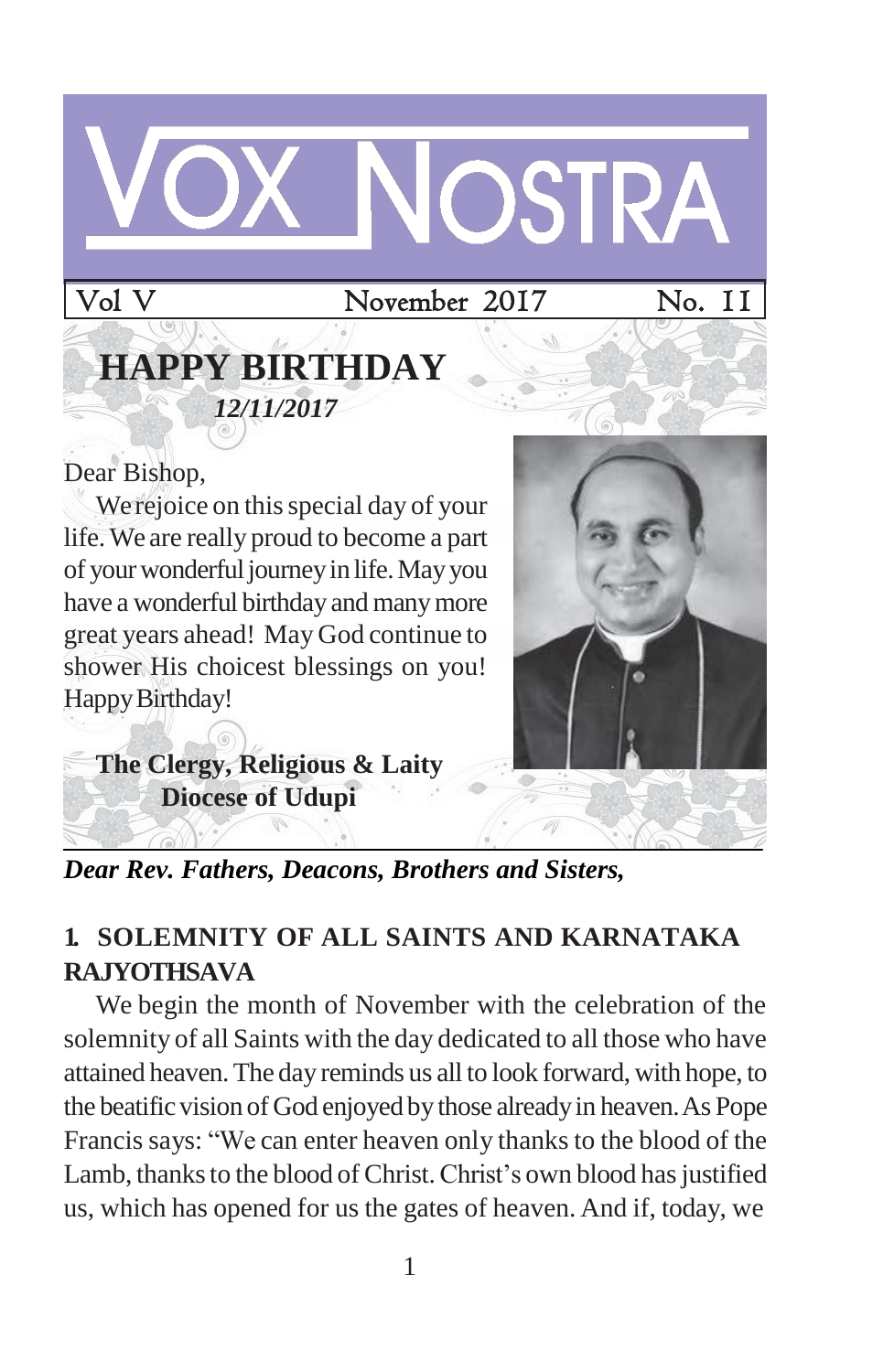remember our brothers and sisterswho have gone before usin life and are in heaven, it is because they have been washed in the blood of Christ. Thisis our hope: the hope of Christ's blood! It is a hope that does not disappoint. If we walk with the Lord in life, he will never disappointus!"

I exhort all of you, dear Fathers, to celebrate this solemnity meaningfully, catechizing the faithful on the importance of this solemnity and also announce to the faithful about the requirements to obtain either plenary or partial indulgence, the details of which are found on page 184-185 of *ORDO*. Since it is a solemnity, other celebrations, including funeral masses, are not permitted on this day. Wherever there is a custom of having evening mass and commemoration of all souls, I urge you to educate the faithful in this regard and discontinue it as it goes against the liturgicalnorms.

We also celebrate Karnataka Rajyotsava on 1 November. This was the day in 1956 when all the Kannada-speaking regions of South India were merged to formthe state of Karnataka.As we all belong to the state of Karnataka, let us be proud of the rich heritage and traditions of ourstate and join with othersto celebrate the daymeaningfully. Let us remember to pray for all leaders of our state so that they always strive for peace and harmony among all religions and may always work for the all-round development of Karnataka.

#### **2. ALLSOULS'DAY**

The Church remembers and prays for all the faithful departed on 2nd November. Our faith teaches us that the Church exists in three states-the triumphant, the pilgrim and the suffering.The triumphant church refers to the Church in heaven-the realm in which the holy Trinity, the angels and saints, and the abode of all those who have reached the fullness of salvation in Christ - and we remember them on November 1 every year. The church suffering refers to the Church in purgatory. Purgatory is the threshold, the antechamber of heaven. In purgatory, all those who have reached the gates of death without reaching the full perfection of life represented in Christ are purified by the enlightening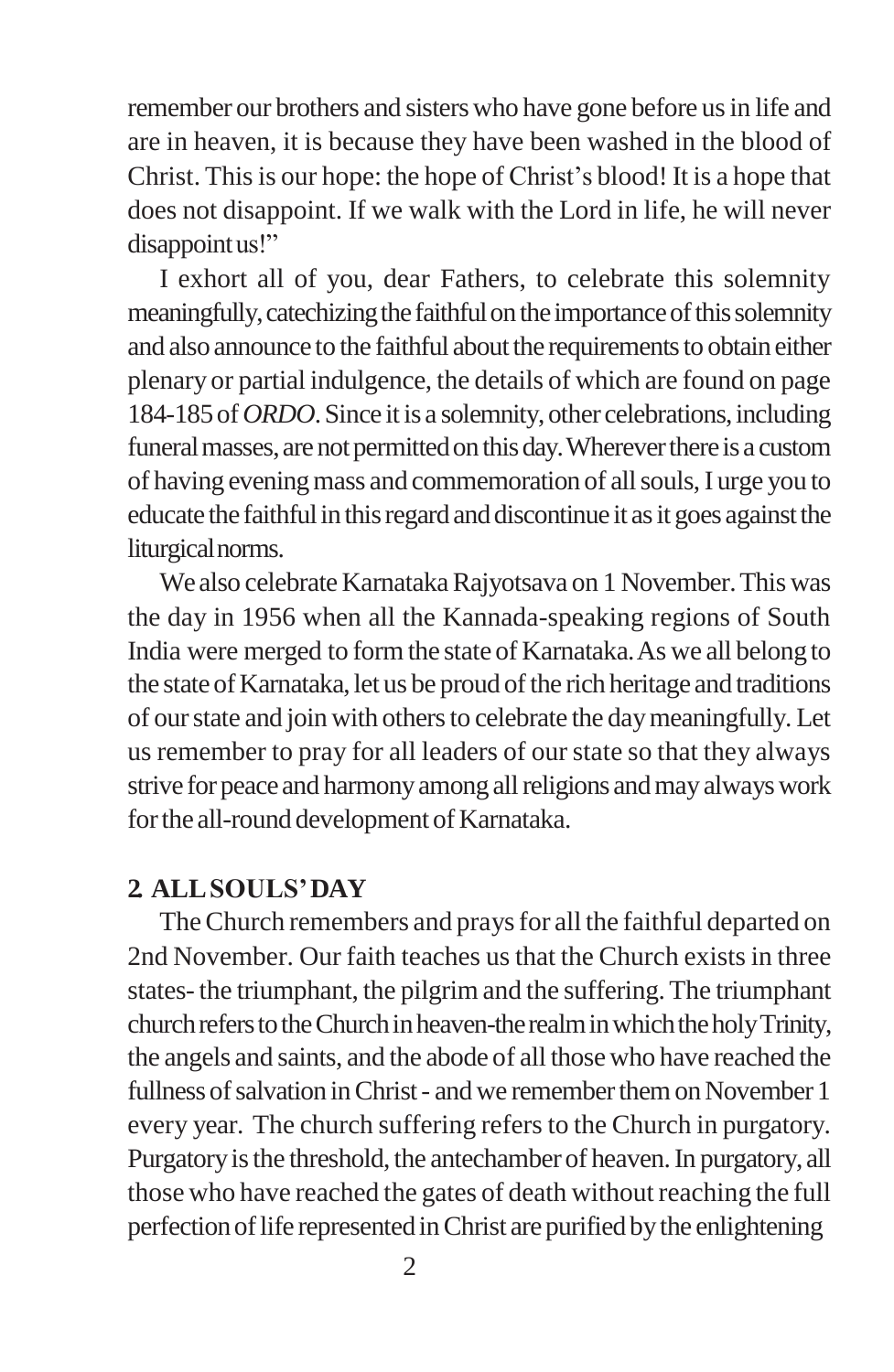fire of the Holy Spirit. The suffering of purgatory is not one of destruction, but the suffering that comes from leaving the old self behind and taking on the new. As members of the pilgrim church, we can help the suffering church to attain heaven by our prayers and offering the sacrifice of the Mass.TheChurch reminds us of the continued and close relationship between the three states of the Church and invites us, all, to offer prayers and Mass for the suffering Church on 2 November every year.

I exhort you, dear Fathers, to follow the instructions given in *ORDO* for the celebration of Mass on this day. Do not arrange any mass for the dead in the church or cemetery on the previous day. Let us also encourage our faithful to pray for their dear departed so that those who have gone before them may obtain the remission of sins and be admitted to the triumphantChurch.

#### **3. CATECHISMTEACHERS'DAY**

On **November 4**, the Church celebrates the feast of StCharles Borromeo, the patron saint of Catechism Teachers. Hence, I request you, dear Parish Priests, to celebrate this day as**'CatechismTeachers'**  Day' in our Diocese. It is an occasion for us to recognize the tireless and dedicated service of our Catechism teachers who spend their precioustime everySundayto take classesinCatechismto our children and thus contribute to the handing over of the faith to them. Let us remember all Catechism teachers on this day, pray for them and felicitate them appropriately for their service to the parish.

#### **4. WORLD DAYOFTHE POOR**

We shall celebrate the first**WorldDay of the Poor** on **Sunday, 19 November 2017**. This day waslaunched by Pope Francis at the end of the Jubilee year of Mercy. In the document concluding the year, *Misericordia et Misera*, the Pope has asked the Catholics to celebrate the special day every year on the 33rd Sunday of Ordinary Time and has called on Christians around the world to serve the poor with concrete actions that address their daily needs. The message of Pope Francis for the first World Day of the Poor is titled "Let us love,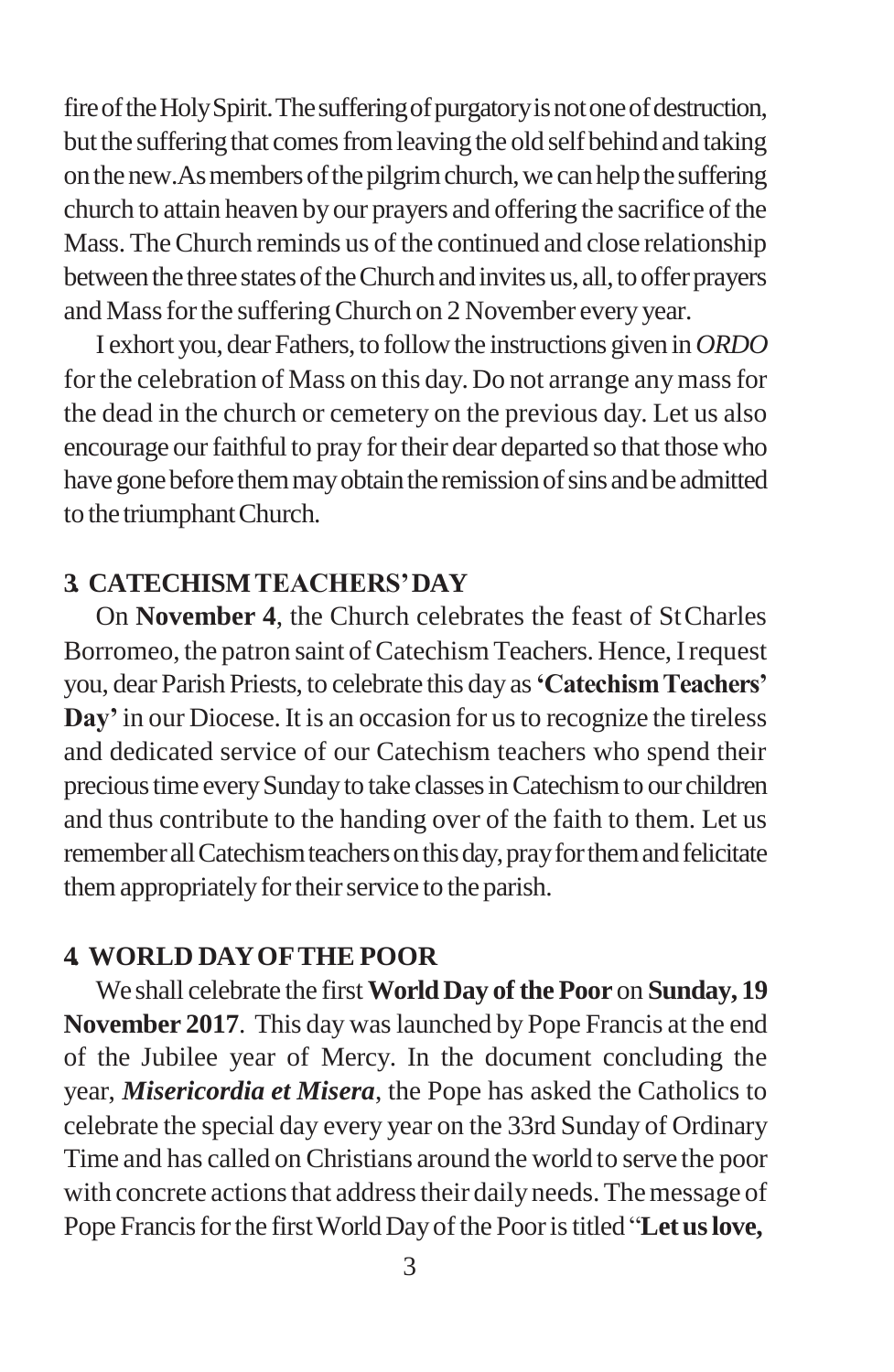**not** with words but with deeds." The title is taken from John's first letter in which the apostle tells the Christian community of his time: "Let us not love in word or speech, but in deed and in truth." "These words of the Apostle John voice an imperative that no Christian may disregard," the Pope opens his message. "The seriousness with which the 'beloved disciple' hands down Jesus' command to our own day is made even clearer by the contrast between the empty words so frequently on our lips and the concrete deeds against which we are called to measure ourselves." You will find the entire message as annexure 3 on page 13. Irequest all the priests and the religiousin the Diocese to celebrate the day meaningfully and organize appropriate programmes by recognizing the poor and needy in the parishes and reach out to them in concrete action!

#### **5. DIOCESAN EUCHARISTICPROCESSION**

The Diocesan Eucharistic Procession this year will take place on **November 26** on the **Solemnity of Our Lord Jesus Christ, King of the Universe.** As suggested in the Pastoral Consultation 2017 and deliberated in the meeting of the Council of Priests, the Eucharistic Procession this year will be held in Kallianpur.Adiocesan committee, including all the priests of Kallianpur Deanery, has been formed to work out thedetails.

Therewill be**Eucharistic celebration at 3.30 p.m. inMilagres Cathedral**followed by a short**Adoration** with a solemn**Eucharistic Procession** to **Mount Rosary Church and Benediction**. The Eucharistic celebration will be preceded by DivineMercyRosary at 3.00 p.m. I request you, dear Rev. Fathers, to announce to your parishioners the significance of this annual Diocesan Eucharistic Procession and encourage them to participate in large numbers. I appeal to all priests, both diocesan and religious, to concelebratewithme and also join the procession, without fail.

The members of the official bodies and associations/organizations like theAltar Servers, Legion of Mary, SVP, SFO, etc. are requested to wear their insignia during the procession.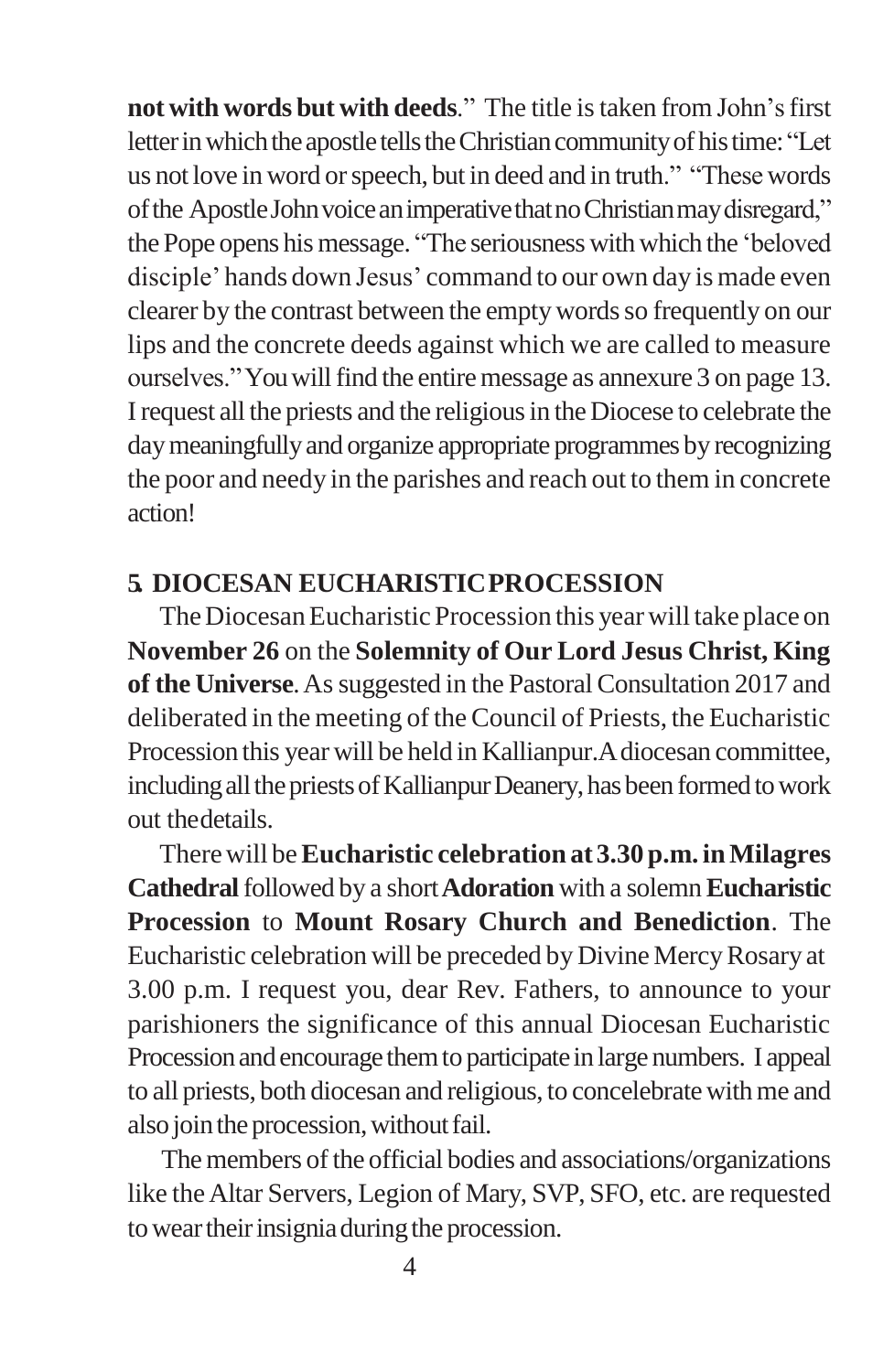I request the parish priests of all parishesin Udupi and Kallianpur deaneries to hold a Saturday evening mass preceding this Sunday for the needy and cancel all masses on Sundaymorning and encourage and facilitate the parishioners to join the Eucharistic celebration and procession on 26 November 2016 at 3.30 p.m.

#### *6.* **MASS CALENDAR-** *ORDO*

The **ORDO**, useful and essential to the recitation of the Divine Office and celebration of the Mass for the year 2017-18 will be ready and available in the first week of November at *Divya Jyothi* at a price of Rs 100 per copy. I wish that all parishes and houses of men and women religious in the Udupi Diocese procure the copies of *ORDO* published by *Divya Jyothi,* not by other dioceses and note the earmarked collections, dates and events specific to Udupi Diocese.

#### **7. ANNUALPARISH FEASTS**

Annual Parish Feasts are round the corner in good many parishes of our Diocese. Parish feasts are occasions for families and relatives to meet and greet each other, come together and share a fellowship festive meal. It is also an occasion to promote parish unity and family spirit and grow more in spiritual strength and grace. I appreciate the good will of *pirjents* and generousdonorsin parishesfortheir contributiontomake these parish feasts devotional, joyous and attractive. As the custom in our diocese, I request the parish priests to set aside the offertory collection made during your respective annual parish festal mass and send the same to the Secretary Cum Treasurer of Priests'Welfare Scheme (PWS).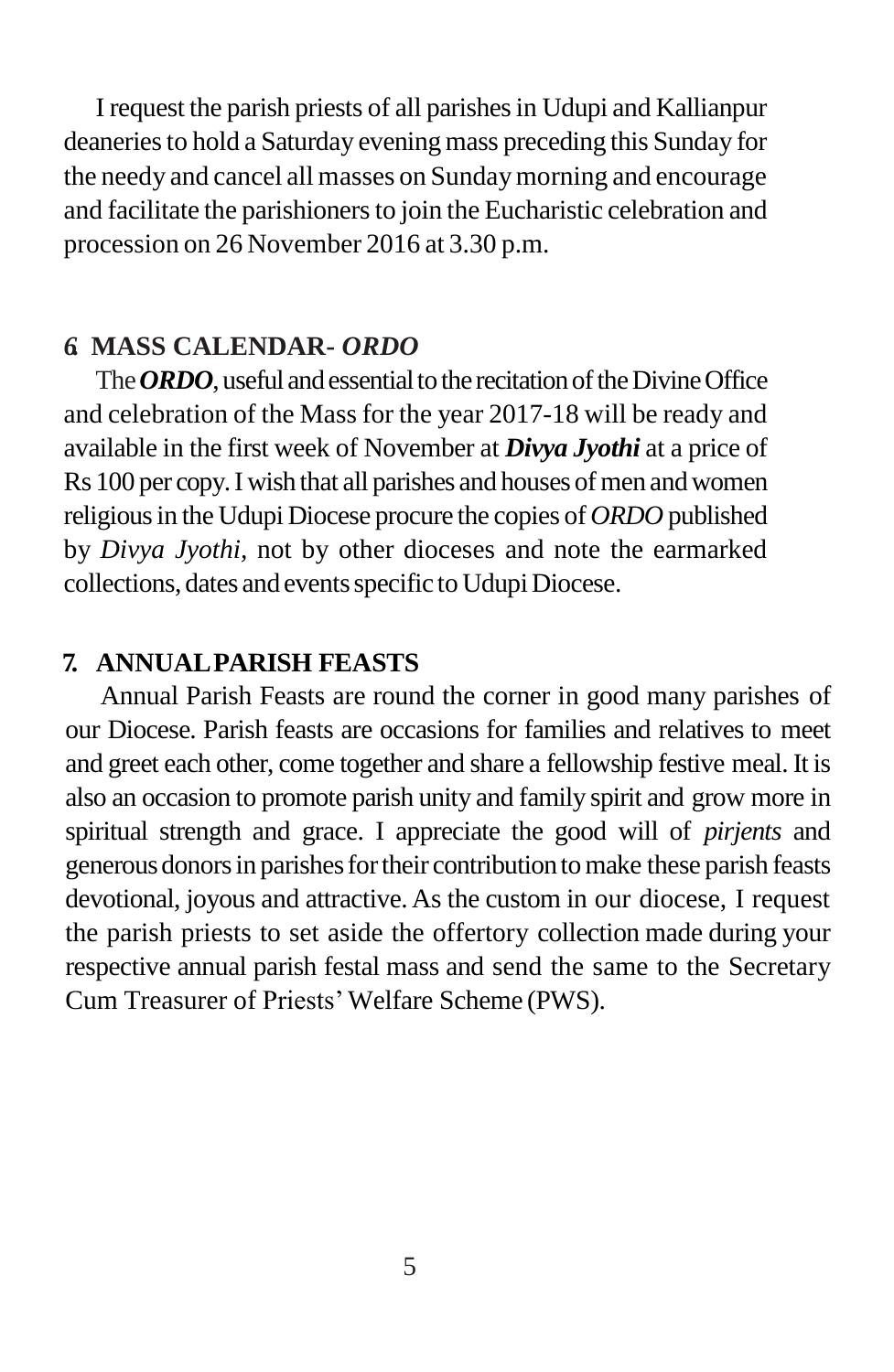#### **8. FAITH FORMATION CAMPS-THANKS**

Every deanery enthusiastically conducted the Faith Formation Camps, *Jeevan Amrith, Jeevan Disha and Jeevan Jyothi*, for the children of the 8th, 9th and 10th Standards. I am aware of the great effort put in by our Deans and the Parish Priests to bring the children of their respective parishes together in these camps. The camps were made interesting, informative, faith-oriented and resourceful. I hope that our children have understood the value of the precious gift of our faith and the need to live and promote it. I thank the Deans for hosting and coordinating these camps, all Parish Priests for their effort in making these camps meaningful and the Directors of Divya Jyothi, Family and Youth Commissions for supplying the themes and resource personnel. May God bless you.

#### **9. NEW PRESBYTERYATKUNDAPUR**

The newly constructed presbytery at Our Lady of RosaryChurch, Kundapur wasinaugurated and blessed byme on Saturday, 7 October 2017, after the Eucharistic celebration on the occasion of the feast of the Patron, Our Lady of the Rosary. The parishioners, under the leadership of the Parish Priest, V.Rev. FrAnil D'Souza, the Parish Pastoral Council and Parish Finance Council, came together as a team

to complete this project in time. I congratulate and thank the Parish Priest,Asst Parish Priest, Rev. Fr Praveen Martis, the members of the PPC and PFC and all the parishioners for their enthusiasm and assistance in the realization of this project. May God bless you, all, for your sacrifices.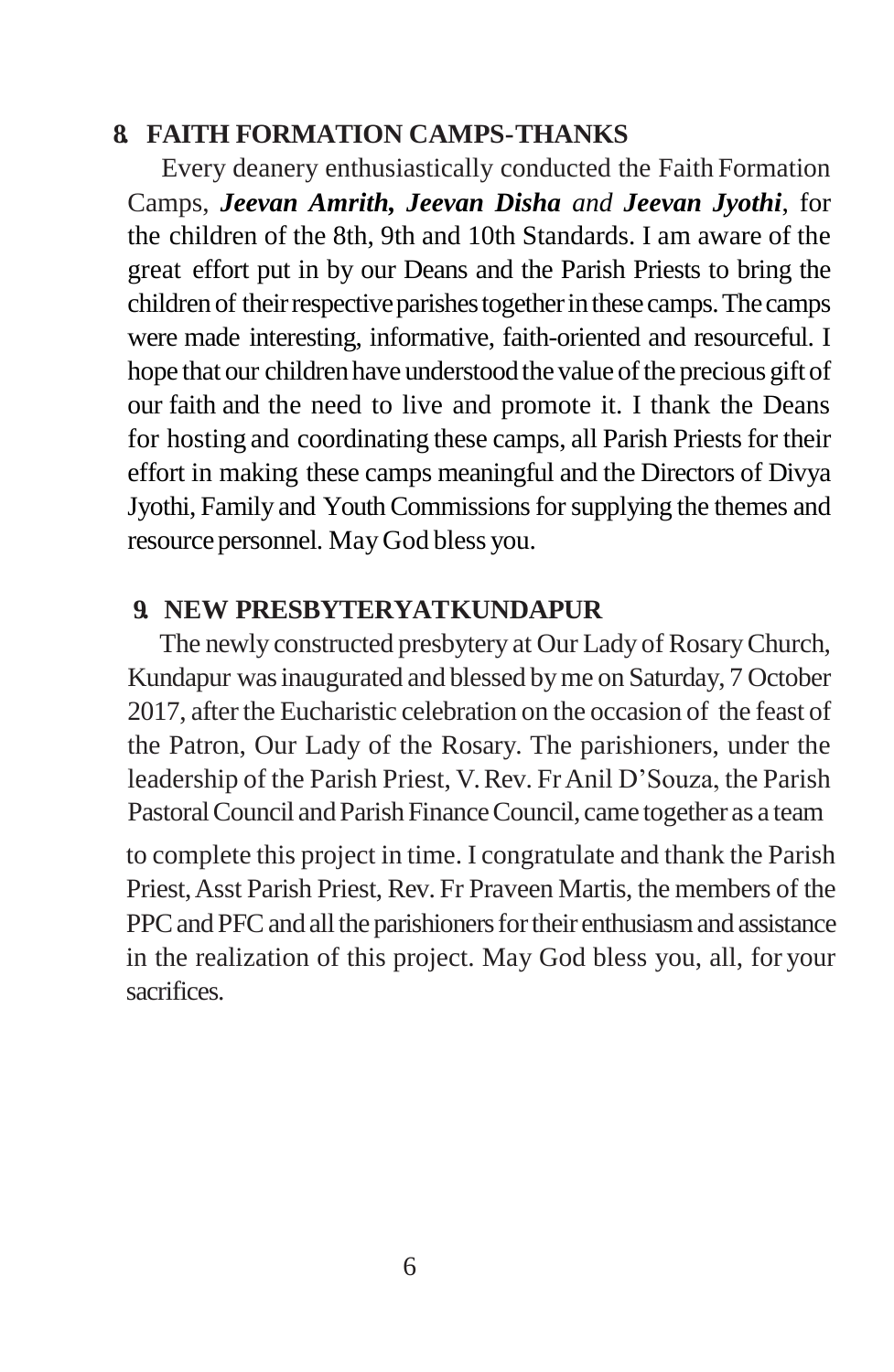#### **10. DIACONALMINISTRY**

Deacon Ashwin Prakash Aranha from Kanajar Parish has returned to the Diocese after completing his theological studies at St Joseph Seminary, Mangalore, and has begun his Diaconal ministry at Christ the King Church, Karkal Town. I wish him a fruitful ministry as he prepares himself to receive the sacred order of Priesthood.

Yours Sincerely in Christ

+ Gerald I

#### **COMMUNICATION FROM PASTORAL COMMISSIONS**

#### **1. DIVYAJYOTHI – DBCLC**

| 05/11/2017 | Bible Sunday at Katapdi                      |
|------------|----------------------------------------------|
| 05/11/2017 | Liturgical Seminar at Kemmannu               |
| 06/11/2017 | Liturgical Seminar at Gangolly               |
| 12/11/2017 | Lectio Divina training to Youth at Brahmavar |

#### **Rev. Fr Stephen D'Souza Director**

#### **2. COMMISSION FOR SCCS**

- 05/11/2107 Training on Bible Mirror Method at Hirgan
- 12/11/2107 Training on Bible Mirror Method at Kolalgiri

#### **Rev. Fr Harold Pereira Director**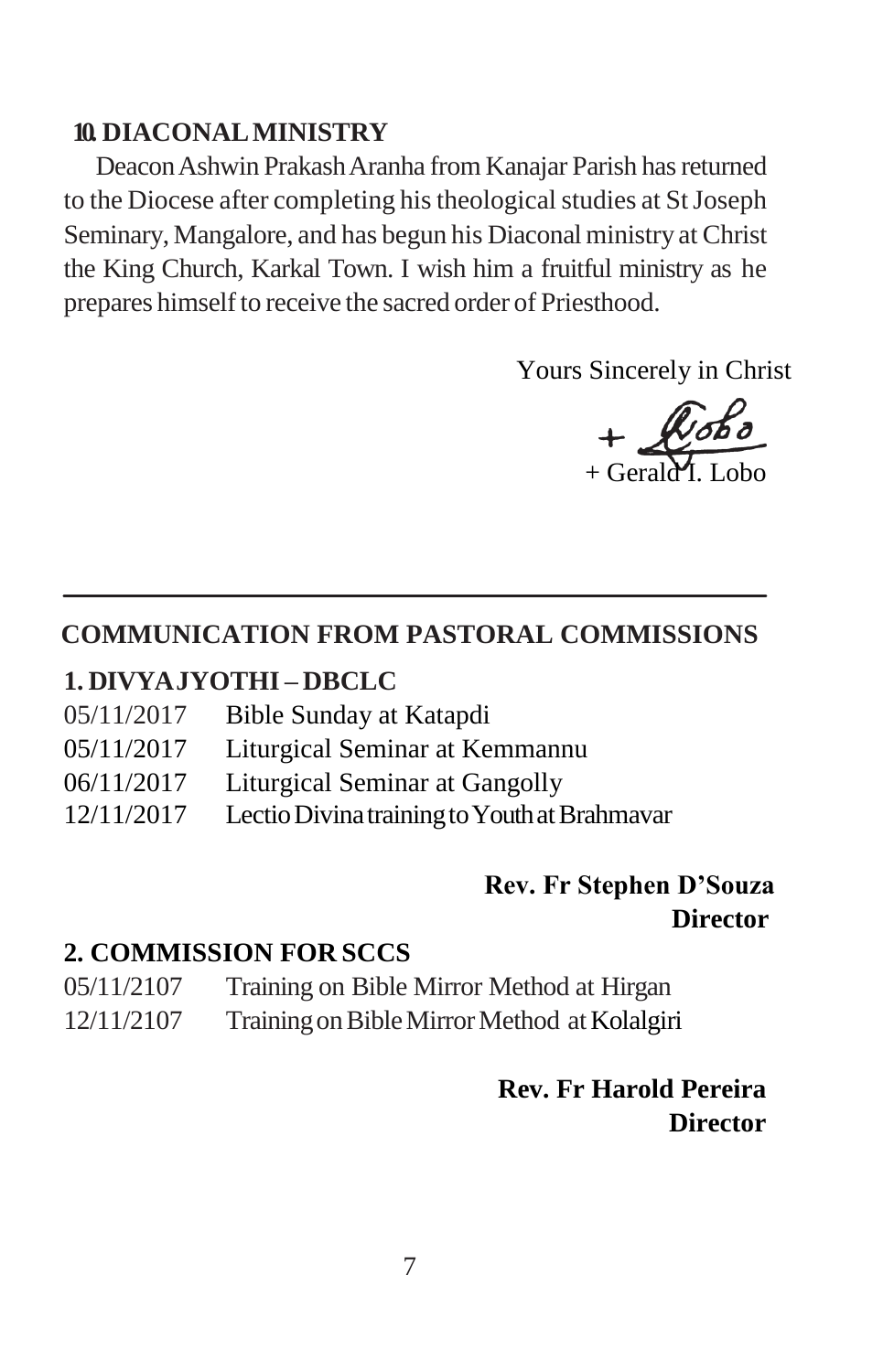#### **3. PASTORAL COMMISSIONS**

Meeting of all **Directors of Pastoral Commissions** will be held on 30 November 2017 at 9.30 a.m. at Bishop's House. Kindly bring the annual report as per the objectives.

#### **Rev. Fr Harold Pereira Coordinator**

#### **CHARISMATIC RENEWAL MOVEMENT**

Dear Rev. Fathers,

A meeting of those who are involved in the Charismatic Movement in our Diocese was called on 9<sup>th</sup> October 2017 at Bishop's House and was presided over by our Bishop. There were 65 participants including 6 Priests from 21 parishes. The participants were briefed about the Constitution of the Charismatic Renewal Movement. The participants shared their experiences about their involvement in this movement in their respectiveparishes.

Bishop in his message stressed the need of a training of these leaders. There is a training program for three days in November for the Charismatic lay leaders at Mangalore during the Regional Charismatic Convention 2017 at Rosario Cathedral. The training will be held at Fatima Retreat House, Jeppu, Mangalore. The timing is 9.30 am to 1.00 pm on 10th, 11th and 12th November 2017. Bishop wishes that atleastonepersonfromeachparishparticipatesinthistraining.Toregister names for this Charismatic Leadership Training, kindly contact Mr. Henry Machado of Mt Rosary Parish. His Mobile No. 9731204292.

A diocesan 'Core Team' of Charismatic movement will be formed during the next meeting that will be held on 24th November at Holy Family Church, Brahmavar from 9.30 am to1.00 pm.

#### **Rev. Fr Francis Cornelio Director**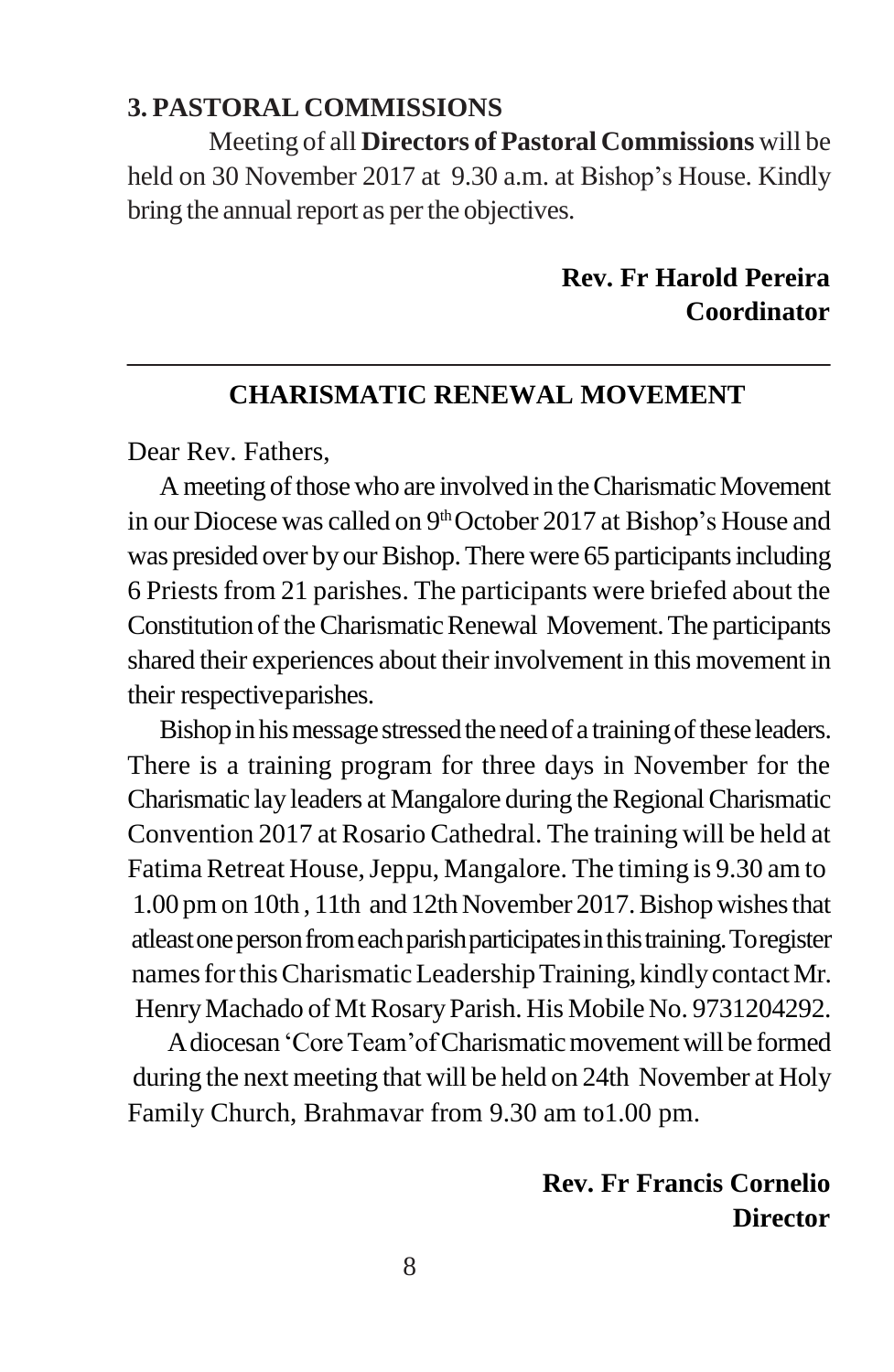### **PRIESTS'WELFARE SCHEME (PWS)**

## **Please note the following:**

# **1.As per the Constitution of the Priests'Welfare Scheme:**

- a) "The Annual Subscription (both Individual and Institutional) shall be paid by the end of June, every financial year" (no. 6.4).
- b) Please refer to nos. 7:2.1 to 7:2.10 (pages 7-9 of the Constitution) for the sources of MOP
- c) Please refer to nos. 7:3.1 to 7:3.6 (pages  $9-10$  of the Constitution) for the expenditureof MOP
- d) 2% of Gross Income (Previous Year) of the Parishes and Parish Halls are to be paid by the end of September, every financial year (see no.9:2.6)
- e) "The Priest-in-charge of a parish or institution shall be responsible to maintain proper accounts of the same and shall submit Quarterly Returns (be it surplus or deficit) to the PWS Secretary/Treasurer by the 15 of the month following each quarter, i.e., April, July, October and January, in the prescribed form along with surplus, if any.The units which have a deficit will receive the amount from MOP Central Pool by the end of the month following each quarter" (7:3.5).
- f) "A member, teaching in aided or unaided institution shall retain the quantum of allowance applicable to him and then the balance amount shall be sent to the Secretary/Treasurer of the PWS on a quarterly basis. He shall also contribute generously his retirement benefits such as pension, gratuity, insurance and other benefits, if any, to the Diocese to build the PWS" (8.7).

# **2. TheAuditedAccounts of PWS will be sent to you separately.**

**Rev. Fr Henry Mascarenhas Secretary/Treasurer Priests' Welfare Scheme**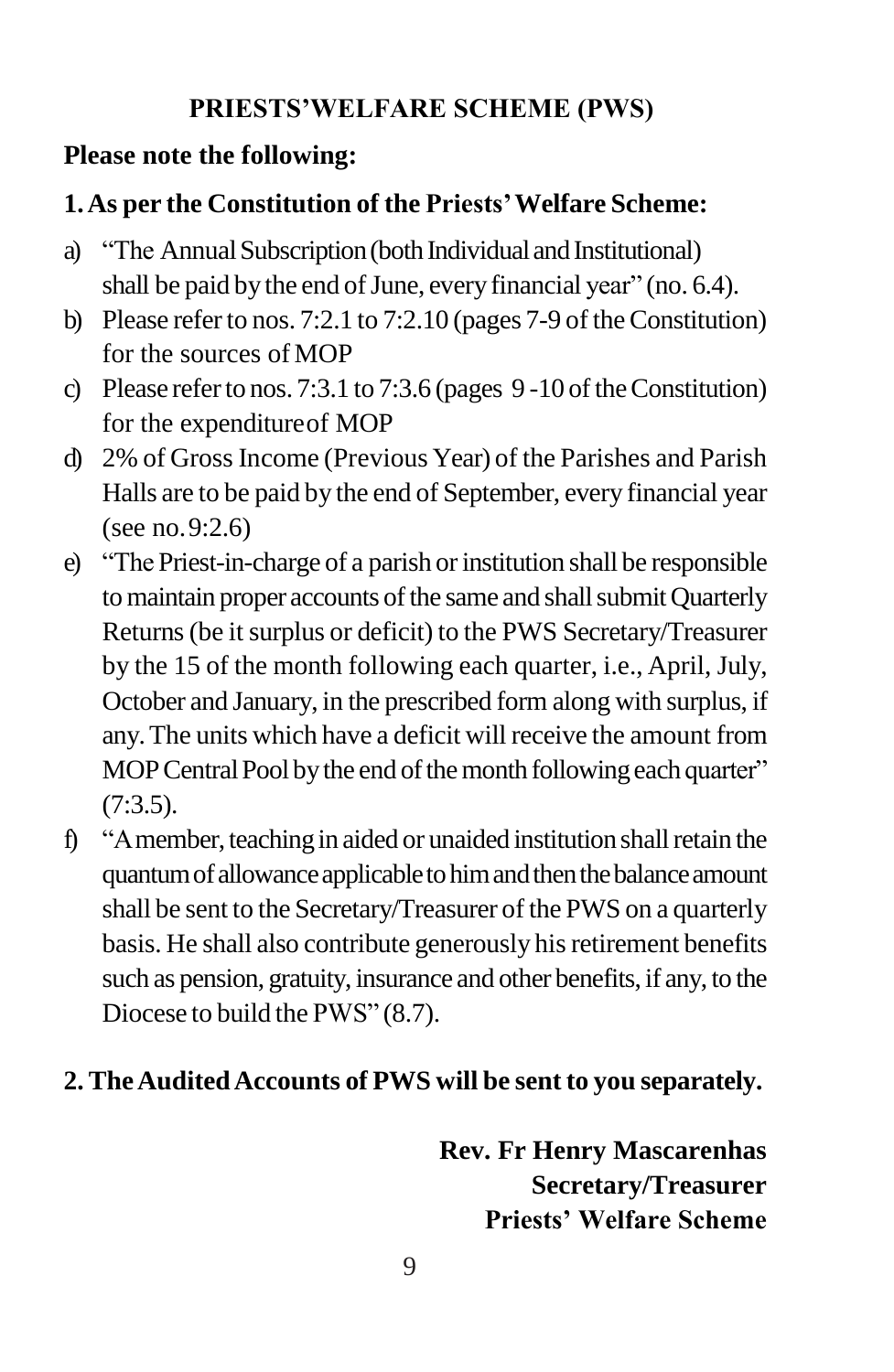#### **ON THE TERM OF OFFICE FOR PARISH PRIESTS**

Whereas the clergy of the Diocese of Udupi gathered together at the Pastoral Consultation on 28-29August 2017 proposed a revision to the existing seven-yearterm forthe office of the Parish Priest in the Diocese of Udupi, and

Whereas the Council of Priests in its meeting of 18 September 2017 having discussed the proposal of the *Presbyterium* recommended to the Bishop to reduce the existing seven-year term of office of the Parish Priest and fix it to a six-year term;

Having taken into consideration the proposal made by the *Presbyterium* of the Diocese and the recommendation of the Council of Priests,and

Keeping in mind the letter and spirit of canon 522 of theCode of Canon Law and the Complementary Legislation of the Conference of Catholic Bishops of India, I hereby

#### **DECREE**

That the term of office for a Parish Priest in the Diocese of Udupi shall hereafter be six yearsin a given parish.

This decree comesinto effect from May 2018 during the time of transfers and appointment of priestsin the diocese, and shall be applied to Parish Priests who will be completing their six years of ministry in their parishes.

Notwithstanding anything to the contrary contained in this decree.

*Given from our Episcopal Residence in Udupi on 07 October 2017, the Feast of Our Lady of the Rosary.*

 $Sd$ - $Sd$ - $V. Rev. Fr Valerian Mendonca + Gerald I. Lobo$ **Chancellor Bishop of Udupi**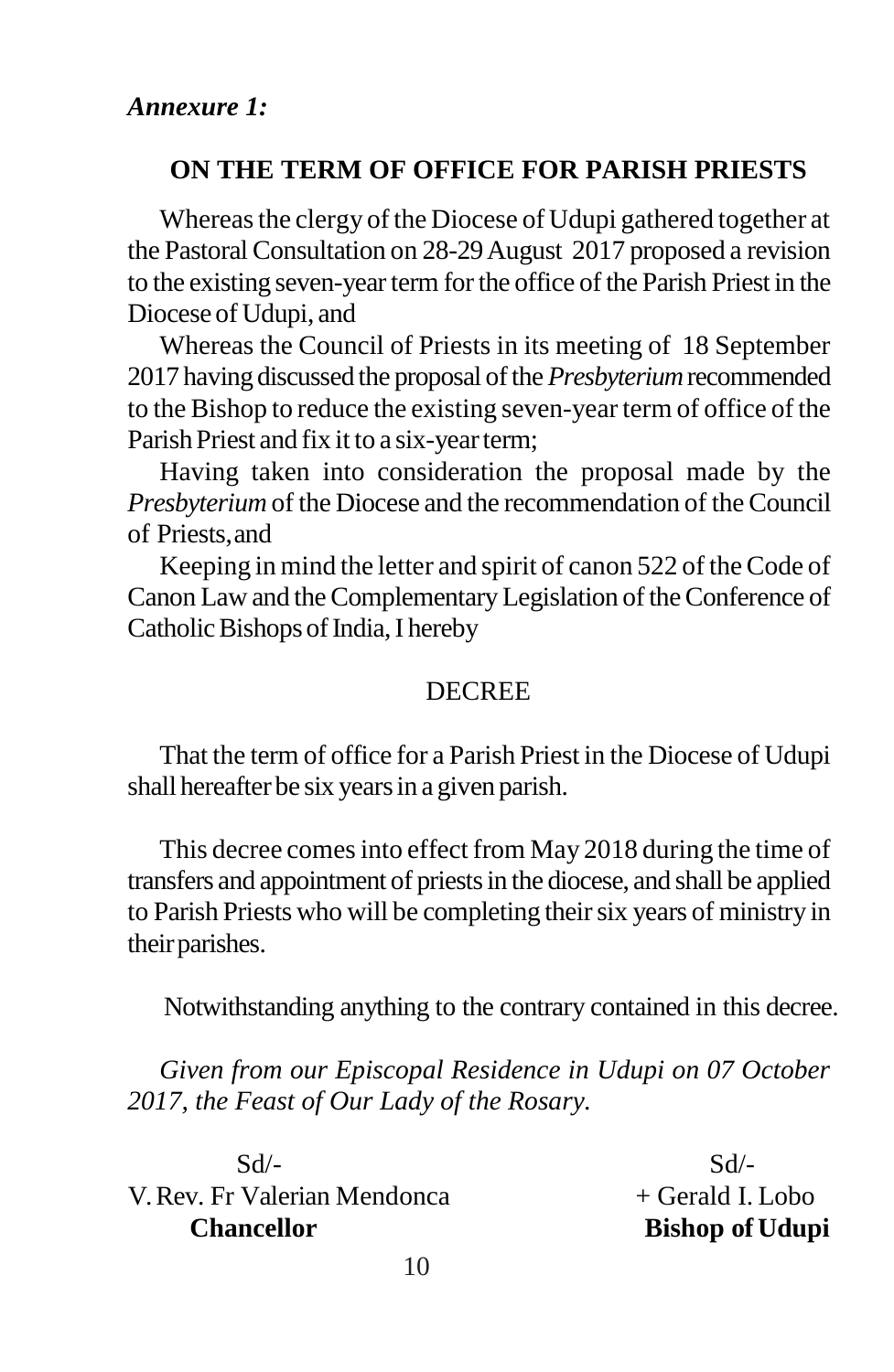#### **Ref. No: LD/11/2017**

#### **DECREE**

#### **ON MASS STIPENDS AND OTHER FEES (Revised)**

Taking into consideration the proposal made by the *presbyterium* during the Pastoral Consultation held on 28 and 29 August 2017 and having consulted the Council of Priests on 18 September 2017, I am pleased to issue this Decree on the revision of Mass Stipends and Other Fees as follows:

#### **I. Mass Stipends**

| 1. Normative Mass (not fixed)                     |        | $150/-$               |  |
|---------------------------------------------------|--------|-----------------------|--|
| 2. Fixed Weekday Mass                             |        | $200/-$<br>: $Rs$     |  |
| 3. Sundays and Days of obligation                 |        | $300/-$<br>: $Rs$     |  |
| 4. Masses outside regular Masses                  |        | $300/-$<br>: $Rs$     |  |
| (Funeral $-7th$ day, month's mind etc)            |        |                       |  |
| 5. Mordom Mass                                    |        | $500/-$               |  |
| 6. Nuptial Mass / Jubilee Mass and other          |        |                       |  |
| special occasions                                 | : $Rs$ | $500/-$               |  |
| 7. Mass on days of Novena                         |        | $250/-$<br>: $\rm Rs$ |  |
| 8. Legacy Mass                                    |        | : Rs $30,000/$ -      |  |
| 9. Gregorian Mass (set of 30 Masses)              |        | : Rs $30,000/$ -      |  |
| <b>II. Fees for Certificates</b>                  |        |                       |  |
| Certificates of Birth, Baptism, Burial, any other |        | $50/-$                |  |
| <b>III.</b> Fees for Banns                        |        |                       |  |
| 1. Publication of Marriage Banns (3)              |        | $300/-$               |  |
| 2. Dispensation from Banns:                       |        |                       |  |
| a. From 1 <sup>st</sup> Bann                      | :Rs    | $200/-$               |  |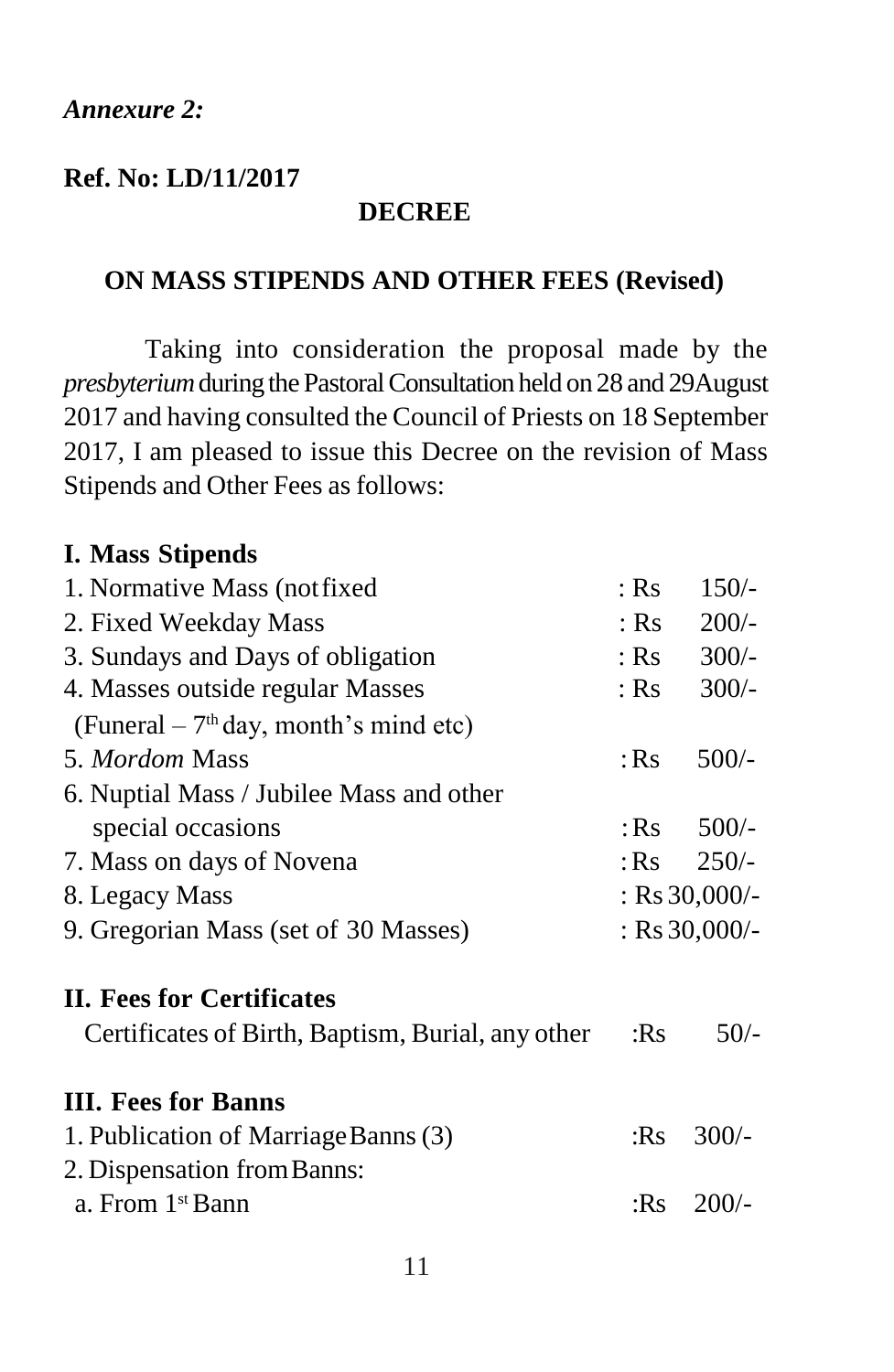| : $Rs$ | $400/-$       |
|--------|---------------|
|        | $:Rs$ 500/-   |
|        | : $Rs$ 1000/- |
|        |               |
|        |               |
|        | $:$ Rs 3000/- |
|        | $:Rs$ 3000/-  |
|        | : $Rs$ 3000/- |
|        |               |
|        | : $Rs 2000/-$ |
|        |               |
|        |               |
|        |               |
| $:$ Rs | $100/-$       |
| : Rs   | $100/-$       |
|        |               |

This Decree is made effective from 01-01-2018.

*Given from our Episcopal Residence in Udupi on 01 November 2017 the Solemnity of All Saints, in the seventeenth year of my Episcopate*.

 $Sd$ - $Sd$ -V. Rev. Fr Valerian Mendonca + Gerald Isaac Lobo **Chancellor Bishop of Udupi**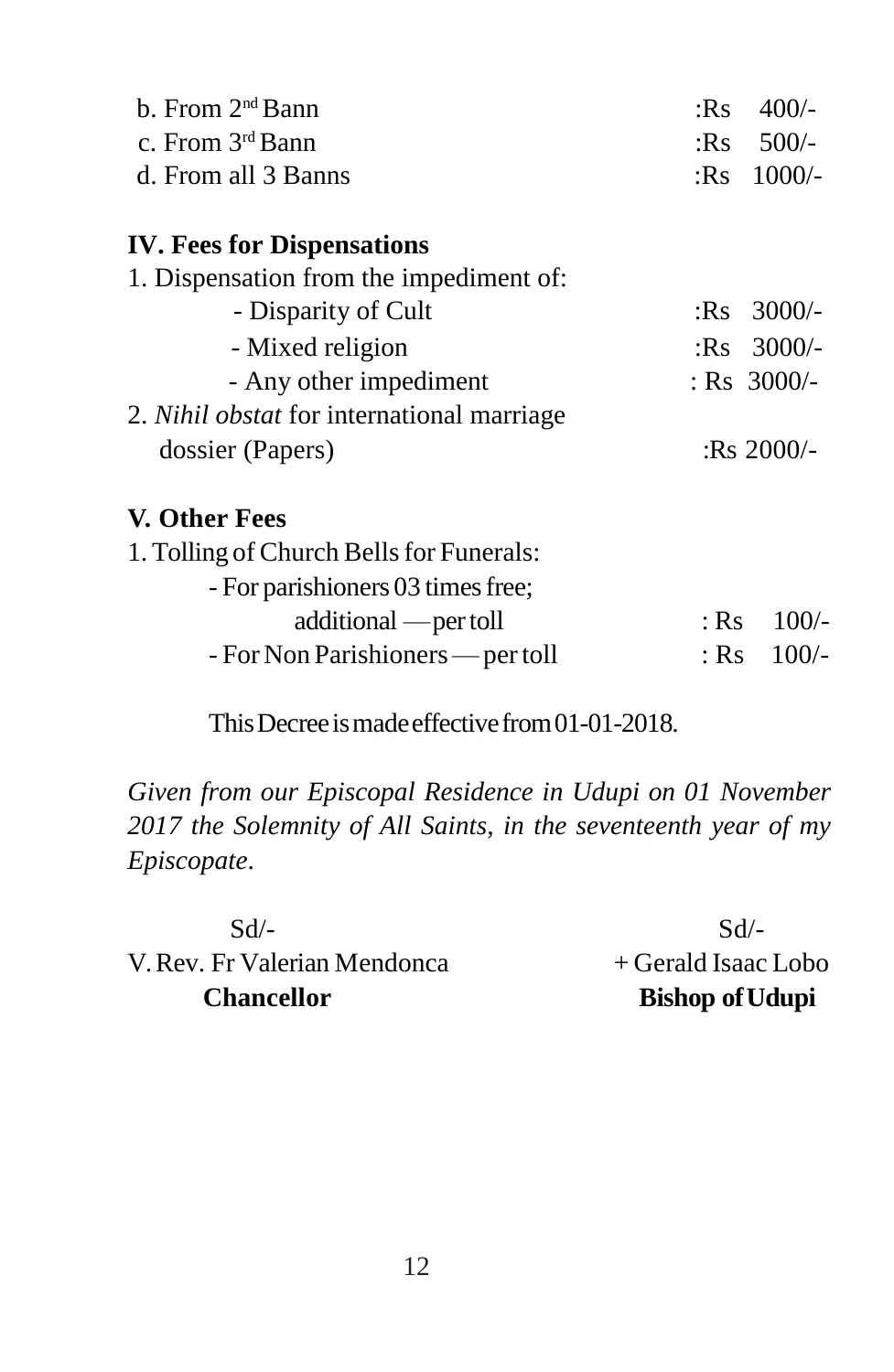#### MESSAGE OF HIS HOLINESS POPE FRANCIS

#### *FIRST WORLD DAY OF THE POOR*

*33rd Sunday in Ordinary Time* 

*19 November 2017*

#### *Let us love, not with words but with deeds*

1. "Little children, let us not love in word or speech, but in deed and in truth" ( $1 Jn 3:18$ ). These words of theApostle John voice an imperative that no Christian may disregard. The seriousness with which the "beloved disciple" hands down Jesus' command to our own day is made even clearer by the contrast between the *empty words* so frequently on our lips and the *concrete deeds* against which we are called to measure ourselves. Love has no alibi. Whenever we set out to love as Jesus loved, we have to take the Lord as our example; especially when it comes to loving the poor. The Son of God's way of loving is well-known, and John spells it out clearly. It stands on two pillars:God loved usfirst(cf. *1 Jn* 4:10.19), and he loved us by giving completely of himself, even to laying down his life (cf. 1 *Jn* 3:16).

Such love cannot go unanswered. Even though offered unconditionally, asking nothing in return, it so sets hearts on fire that all who experience it are led to love back, despite their limitations and sins. Yet this can only happen if we welcome God's grace, his merciful charity, as fully as possible into our hearts, so that our will and even our emotions are drawn to love both God and neighbour. In this way, the mercy that wells  $up - as$  it were – from the heart of the Trinity can shape our lives and bring forth compassion and works of mercy for the benefit of our brothers and sistersin need.

2. ―This poor man cried, and the Lord heard him‖ (*Ps* 34:6). The Church has always understood the importance of this cry. We possess an outstanding testimony to this in the very first pages of the Acts of the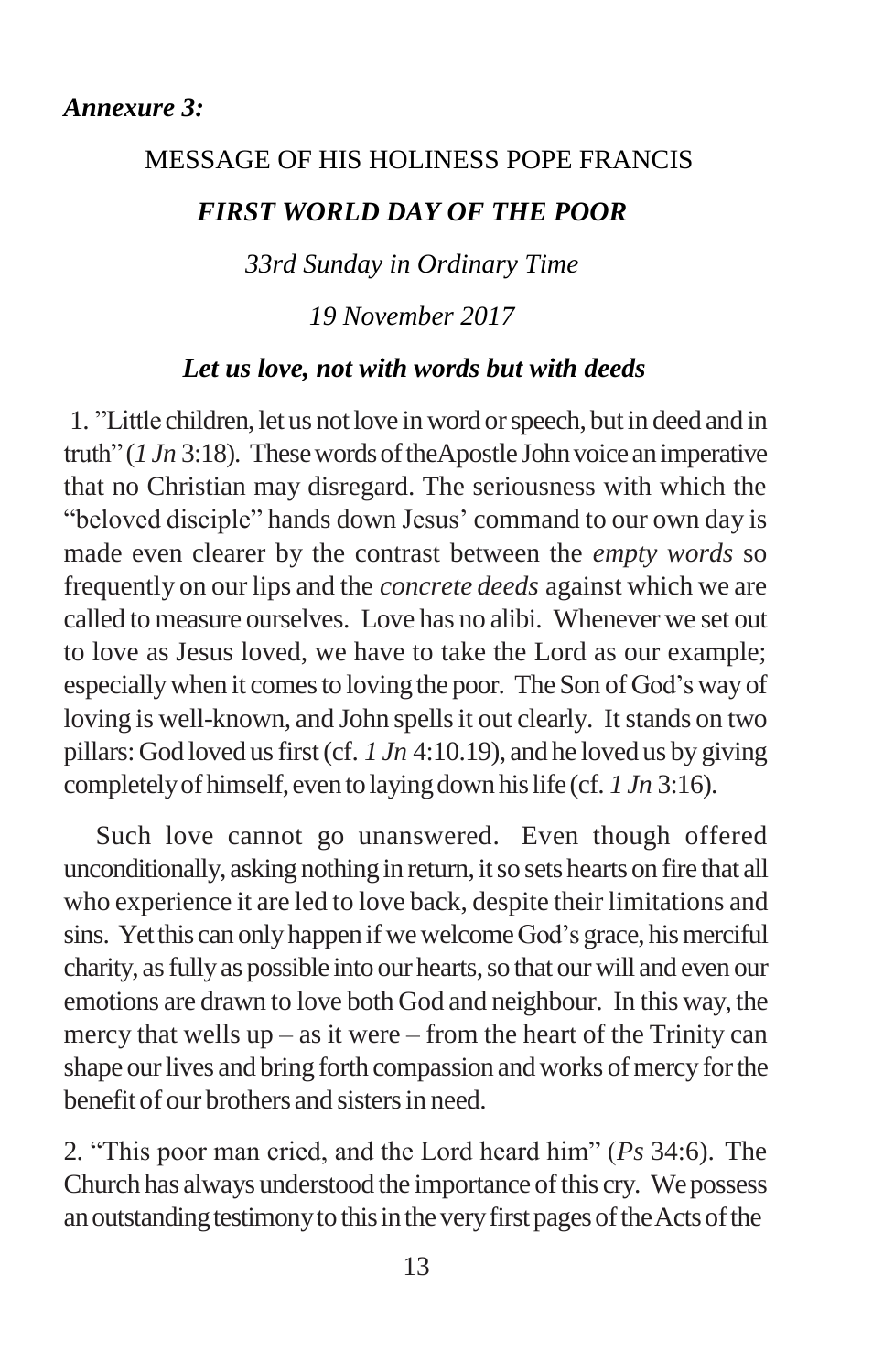Apostles, where Peter asks that seven men, "full of the Spirit and of wisdom"  $(6:3)$ , be chosen for the ministry of caring for the poor. This is certainly one of the first signs of the entrance of the Christian community upon the world's stage: the service of the poor. The earliest community realized that being a disciple of Jesus meant demonstrating fraternity and solidarity, in obedience to theMaster's proclamation that the poor are *blessed*and *heirs* to the Kingdomof heaven (cf. *Mt* 5:3).

―They sold their possessions and goods and distributed themto all, as any had need" (*Acts* 2:45). In these words, we see clearly expressed the lively concern of the first Christians. The evangelist Luke, who more than any other speaks of mercy, does not exaggerate when he describes the practice of sharing in the early community. On the contrary, his words are addressed to believers in every generation, and thus also to us, in order to sustain our own witness and to encourage our care for those most in need. The same message is conveyed with similar conviction by theApostle James. In his Letter, he spares no words: ―Listen, my beloved brethren. Has not God chosen those who are poor in the world to be rich in faith and heirs of the kingdom that he has promised to those who love him? But you have dishonoured the poor man. Is it not the rich who oppress you, and drag you into court?... What does it profit, my brethren, if a man says he has faith but has not works? Can his faith save him? If a brother or sister is poorly clothed and in lack of daily food, and one of you says to them, 'Go in peace, be warmed and filled", without giving them the things needed for the body; what does it profit? So faith by itself, if it has not works, is dead' (2:5-6.14-17).

3. Yet there have been times when Christians have not fully heeded this appeal, and have assumed a worldly way of thinking. Yet the Holy Spirit has not failed to call them to keep their gaze fixed on what is essential. He has raised up men and women who, in a variety of ways, have devoted their lives to the service of the poor. Over these two thousand years, how many pages of history have been written by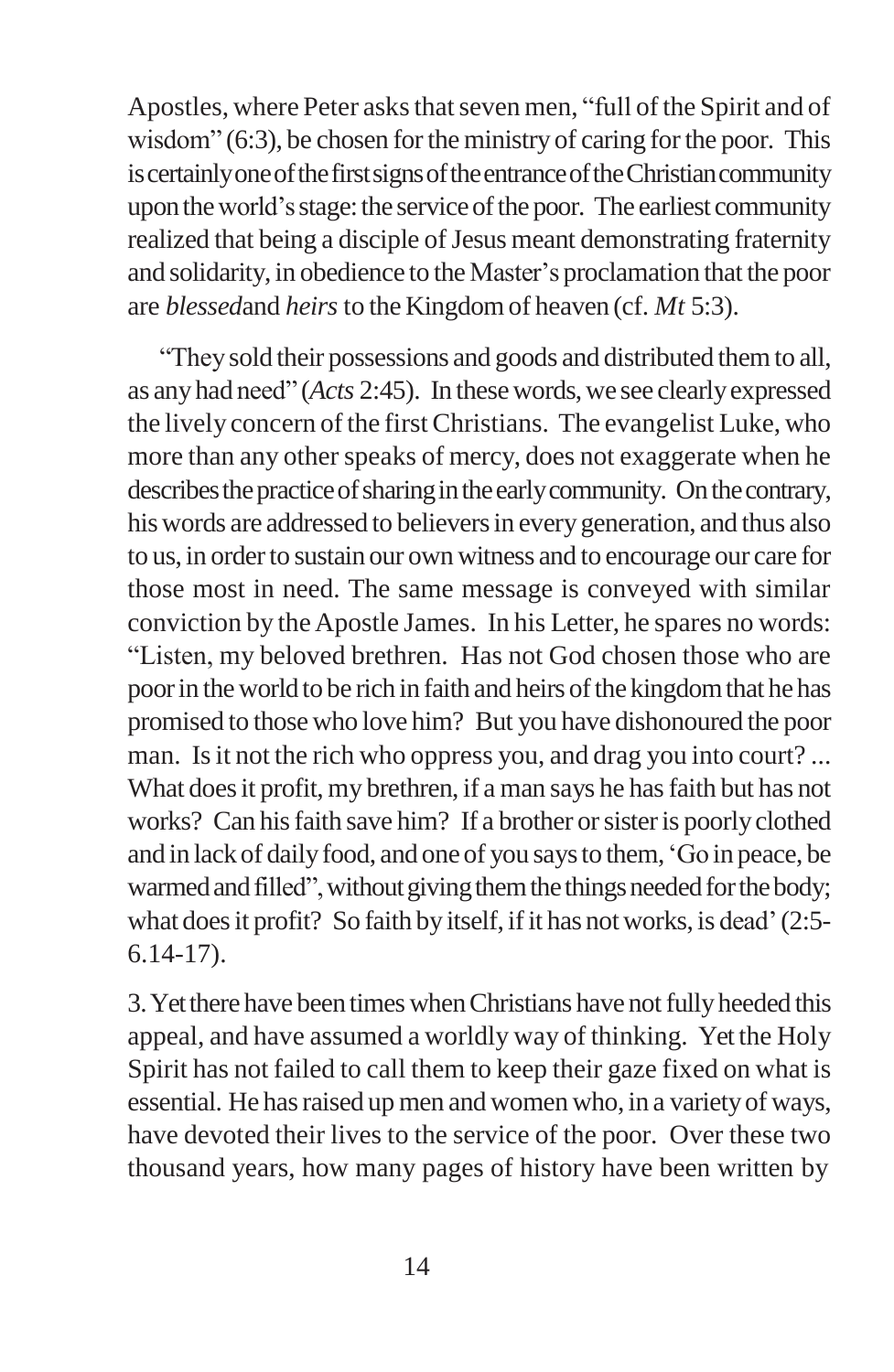Christians who, in utter simplicity and humility, and with generous and creative charity, have served their poorest brothers and sisters!

The most outstanding example is that of Francis of Assisi, followed bymany other holymen and women overthe centuries. He was not satisfied to *embrace* lepers and give them *alms*, but chose to go to Gubbio to *stay* with them. He saw this meeting as the turning point of his conversion: "When I was in my sins, it seemed a thing too bitter to look on lepers, and the Lord himself led me among them and I showed them mercy. And when I left them, what had seemed bitter to me was changed into sweetness of mind and body" (*Text* 1-3: *FF* 110). This testimonyshowsthe transformative power of charityand theChristian wayoflife.

We may think of the poor simply as the beneficiaries of our occasional volunteer work, or of impromptu acts of generosity that appease our conscience. However good and useful such acts may be for making us sensitive to people's needs and the injustices that are often their cause, they ought to lead to a true *encounter* with the poor and a *sharing* that becomes a way of life. Our prayer and our journey of discipleship and conversion find the confirmation of their evangelic authenticity in precisely such charity and sharing. This way of life gives rise to joy and peace of soul, because we touch with our own hands the *flesh of Christ*. If we truly wish to encounter Christ, we have to touch his body in the suffering bodies of the poor, as a response to the sacramental communion bestowed in the Eucharist. The Body of Christ, broken in the sacred liturgy, can be seen, through charity and sharing, in the faces and persons of the most vulnerable of our brothers and sisters. Saint John Chrysostom's admonition remains ever timely: "If you want to honour the body of Christ, do not scorn it when it is naked; do not honour the Eucharistic Christ with silk vestments, and then, leaving the church, neglect the other Christ suffering from cold and nakedness" (*Hom. in Matthaeum*, 50.3: PG58).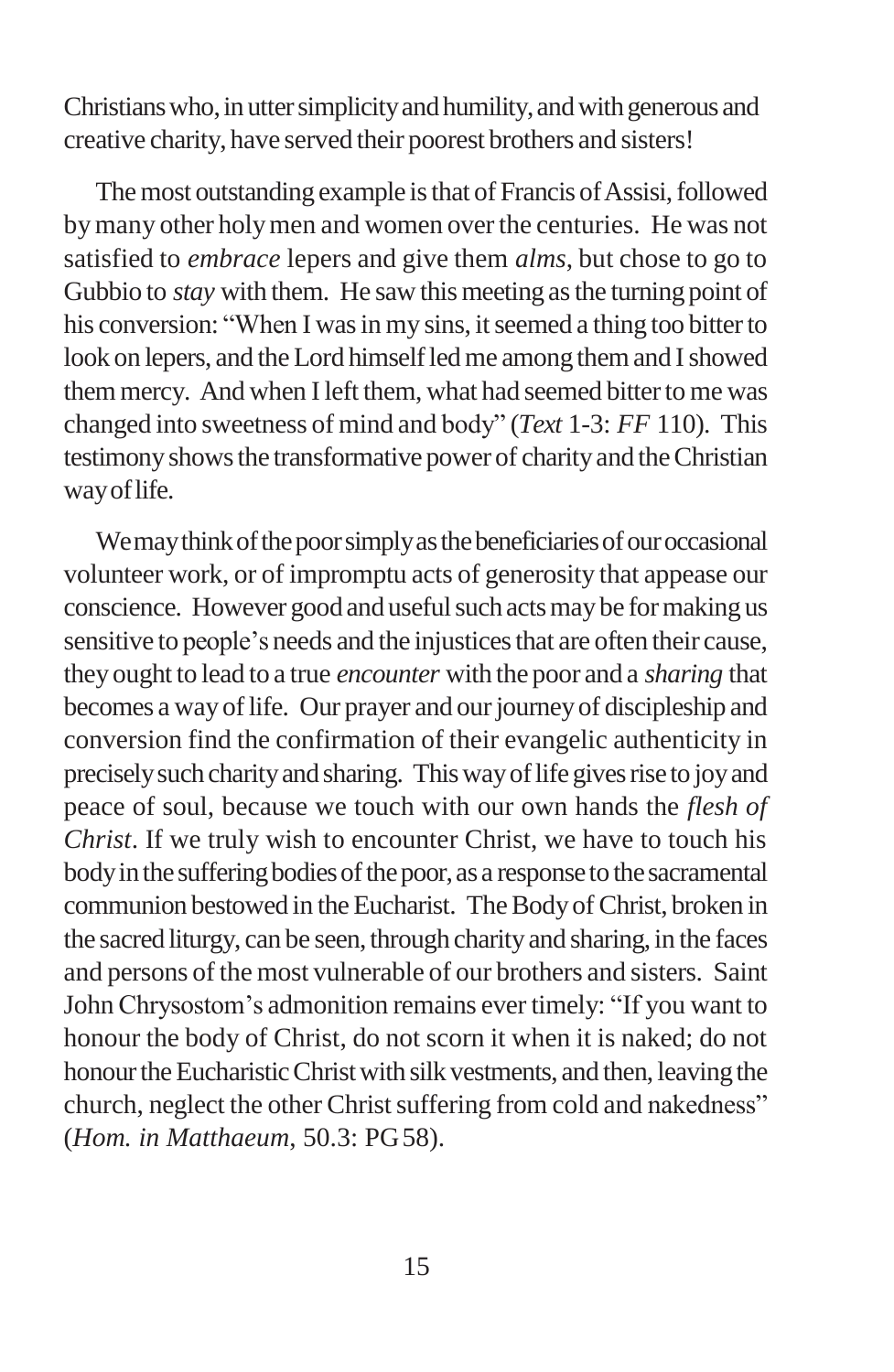We are called, then, to draw near to the poor, to encounter them, to meet their gaze, to embrace them and to let them feel the warmth of love that breaks through their solitude. Their outstretched hand is also an invitation to step out of our certainties and comforts, and to acknowledgethe valueof povertyin itself.

4. Let us never forget that, for Christ's disciples, poverty is above all a *call to follow Jesus in his own poverty*. It means walking behind him and beside him, a journey that leads to the beatitude of the Kingdom of heaven (cf. *Mt* 5:3; *Lk* 6:20). Povertymeans having a humble heart that accepts our creaturely limitations and sinfulness and thus enables us to overcome the temptation to feel omnipotent and immortal. Poverty is an interior attitude that avoids looking upon money, career and luxury as our goal in life and the condition for our happiness. Povertyinstead createsthe conditionsforfreely shouldering our personal and social responsibilities, despite our limitations, with trust in God's closeness and the support of his grace. Poverty, understood in this way, isthe yardstick that allows us to judge how best to use material goods and to build relationships that are neither selfish nor possessive (cf. *Catechism of the Catholic Church*, Nos. 25-45).

Let us, then, take as our example Saint Francis and his witness of authentic poverty. Precisely because he kept his gaze fixed on Christ, Francis was able to see and serve him in the poor. If we want to help change history and promote real development, we need to hear the cry of the poor and commit ourselves to ending their marginalization. At the same time, I ask the poor in our cities and our communities not to lose the sense of evangelical poverty that is part of their daily life.

5. We know how hard it is for our contemporary world to see poverty clearly for what it is. Yet in myriad ways poverty challenges us daily, in faces marked by suffering, marginalization, oppression, violence, torture and imprisonment, war, deprivation of freedom and dignity, ignorance and illiteracy, medical emergencies and shortage of work, trafficking and slavery, exile, extreme povertyand forcedmigration. Povertyhas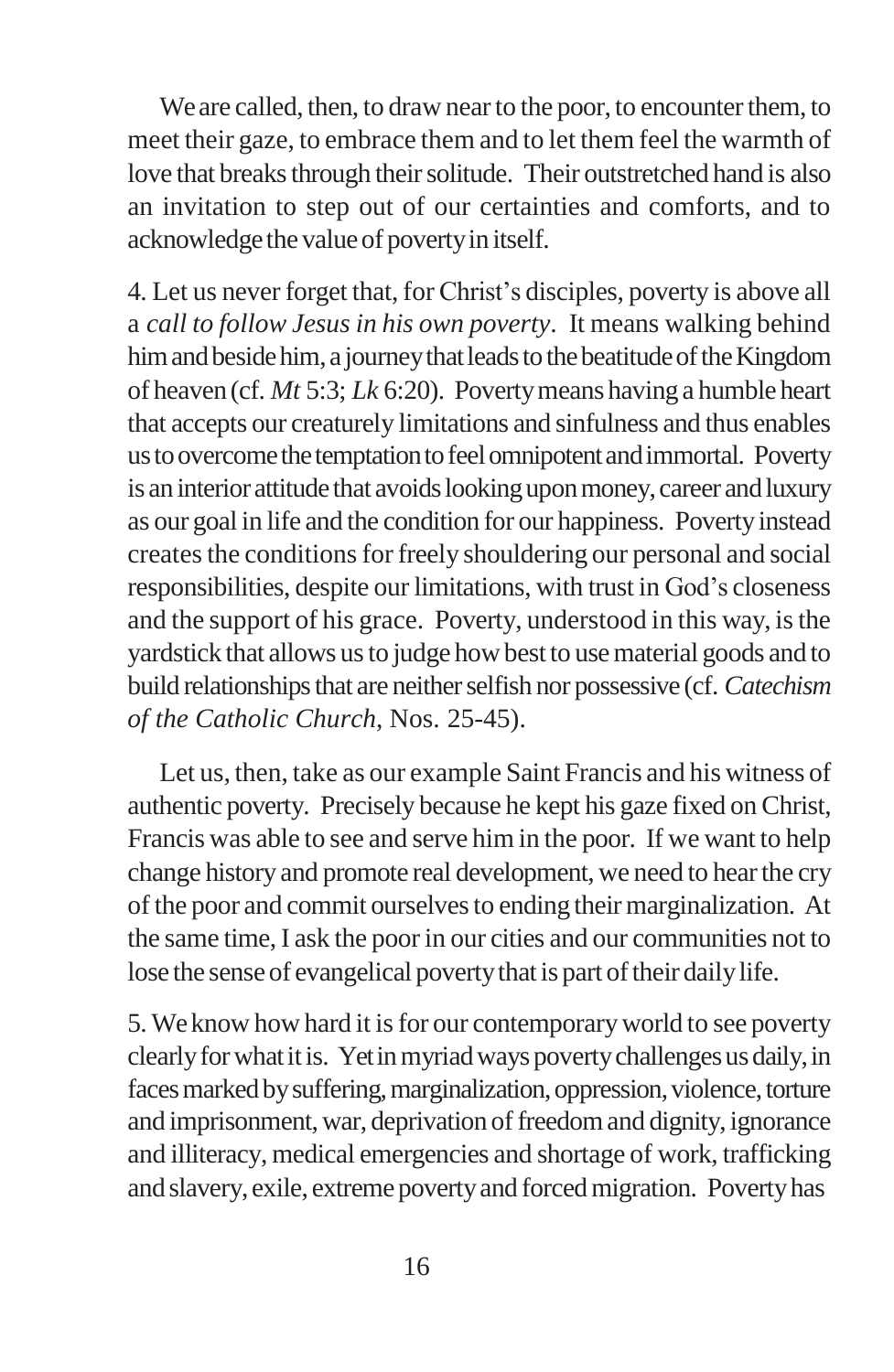the face of women, men and children exploited by base interests, crushed by the machinations of power and money. What a bitter and endless list we would have to compile were we to add the poverty born of social injustice, moral degeneration, the greed of a chosen few, and generalizedindifference!

Tragically, in our own time, even as ostentatious wealth accumulates in the hands of the privileged few, often in connection with illegal activities and the appalling exploitation of human dignity, there is a scandalous growth of poverty in broad sectors of society throughout our world. Faced with this scenario, we cannot remain passive, much less resigned. There is a poverty that stifles the spirit of initiative of so many young people by keeping them from finding work. There is a poverty that dulls the sense of personal responsibility and leaves others to do the work while we go looking for favours. There is a poverty that poisons the wells of participation and allows little room for professionalism; in this way it demeans the merit of those who do work and are productive. To all these forms of poverty we must respond with a new vision of life and society.

All the poor – as Blessed Paul VI loved to say – belong to the Church by "evangelical right" (*Address at the Opening of the Second Session of the Second Vatican Ecumenical Council*, 29 September 1963), and require of us a fundamental option on their behalf. Blessed, therefore, are the open hands that embrace the poor and help them: they are hands that bring hope. Blessed are the hands that reach beyond every barrier of culture, religion and nationality, and pour the balm of consolation overthe wounds of humanity. Blessed are the open hands that ask nothing in exchange, with no "ifs" or "buts" or "maybes": they are hands that call down God's blessing upon their brothers and sisters.

6. At the conclusion of the Jubilee of Mercy, I wanted to offer the Church a *World Day of the Poor*, so that throughout the world Christian communities can become an ever greater sign of Christ's charity for the least and those most in need. To the World Days instituted by my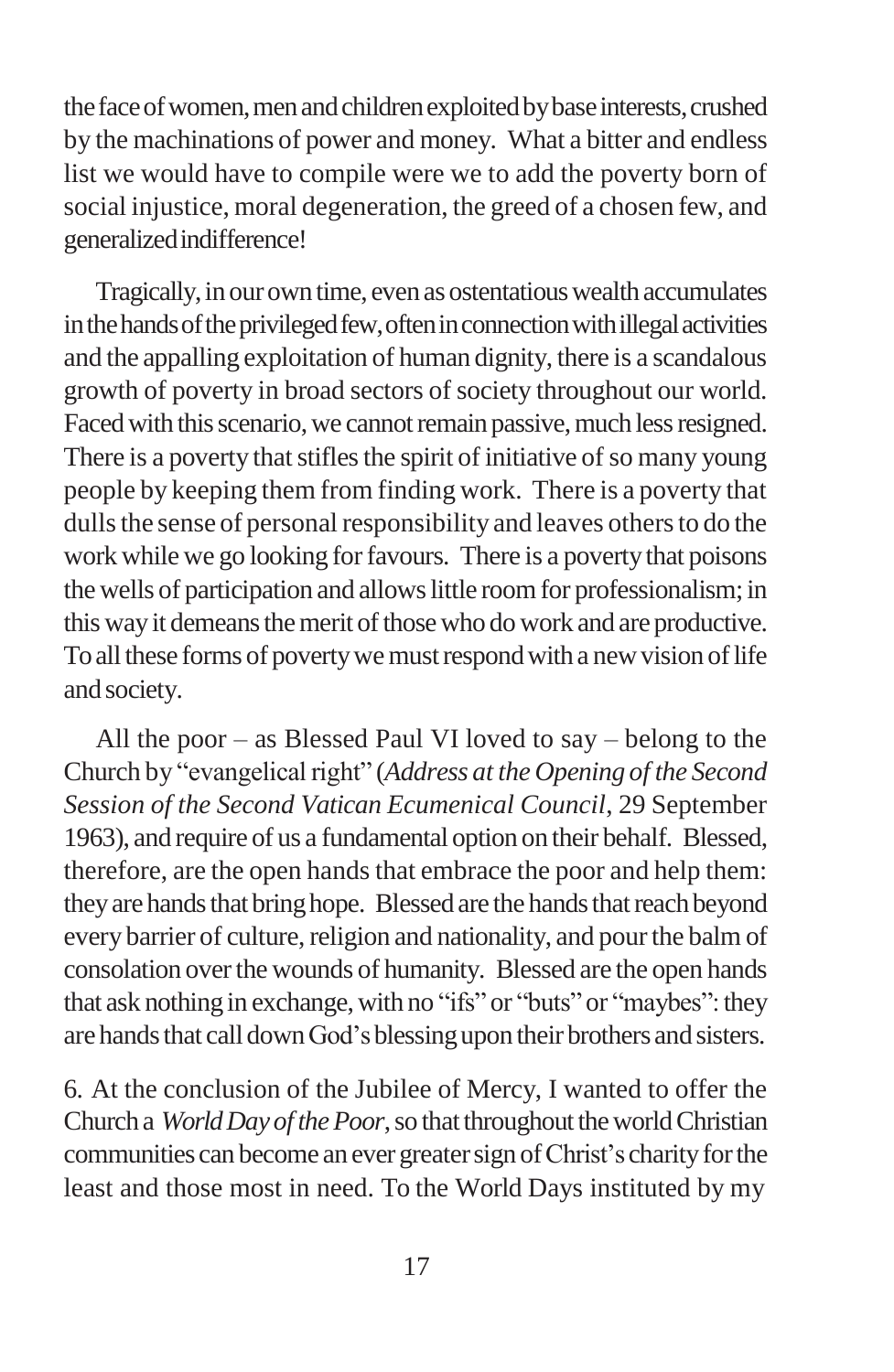Predecessors, which are already a tradition in the life of our communities, I wish to add this one, which adds to them an exquisitely evangelical fullness, that is, Jesus' preferential love for the poor.

I invite the whole Church, and men and women of good will everywhere, to turn their gaze on this day to all those who stretch out their hands and plead for our help and solidarity. Theyare our brothers and sisters, created and loved by the one Heavenly Father. This *Day* is meant, above all, to encourage believersto react against a culture of discard and waste, and to embrace the culture of encounter. At the same time, everyone, independent of religious affiliation, is invited to openness and sharing with the poor through concrete signs of solidarity and fraternity. God created the heavens and the earth for all; yet sadly some have erected barriers, walls and fences, betraying the original gift meant for all humanity, with none excluded.

7. It is my wish that, in the week preceding the World Day of the Poor, which falls this year on 19 November, the Thirty-third Sunday of OrdinaryTime,Christian communities willmake every effort to create moments of encounter and friendship, solidarity and concrete assistance. They can invite the poor and volunteers to take part together in the Eucharist on this Sunday, in such a way that there be an even more authentic celebration of the Solemnity of Our Lord Jesus Christ, Universal King, on the following Sunday. The kingship ofChrist is most evident on Golgotha, when the Innocent One, nailed to the cross, poor, naked and stripped of everything, incarnates and reveals the fullness of God'slove. Jesus'complete abandonment to the Father expresses his utter poverty and reveals the power of the Love that awakens him to new life on the day of the Resurrection.

This Sunday, if there are poor people where we live who seek protection and assistance, let us draw close to them: it will be a favourable moment to encounter the God we seek. Following the teaching of Scripture (cf. *Gen* 18:3-5; *Heb* 13:2), let us welcome them as honoured guests at our table; they can be teachers who help us live the faith more